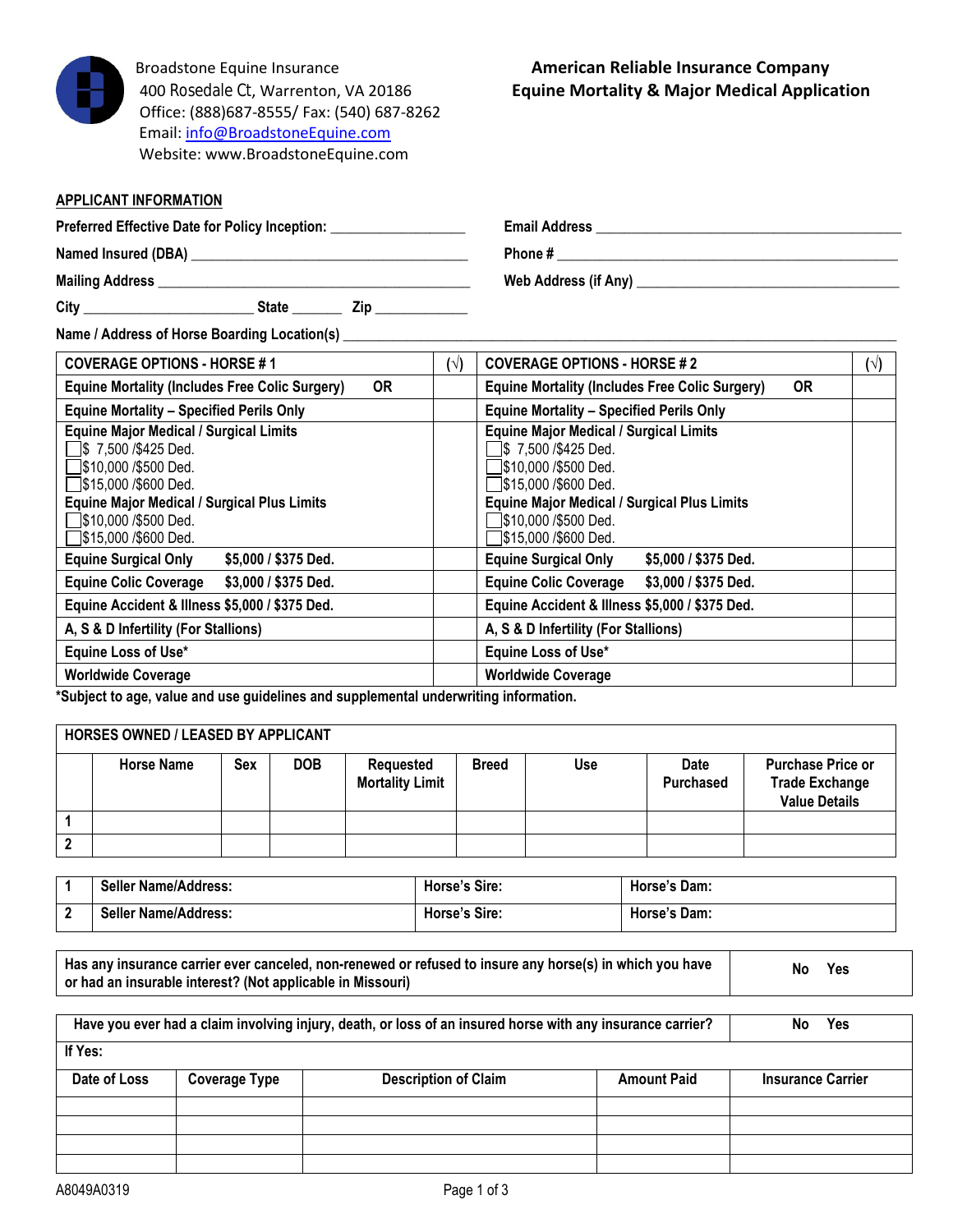| <b>ADDITIONAL QUESTIONS</b> |                                                                                                                                                                                                                                                                                                                                                                            | Horse #1 |            | Horse #2  |            |
|-----------------------------|----------------------------------------------------------------------------------------------------------------------------------------------------------------------------------------------------------------------------------------------------------------------------------------------------------------------------------------------------------------------------|----------|------------|-----------|------------|
| 1                           | Was a pre-purchase examination completed? (Note: Pre-purchase examination is not the<br>Veterinarian's Certificate of Examination. Company may reject results.)                                                                                                                                                                                                            | No       | Yes        | No        | Yes        |
| 2                           | Is the horse healthy and capable of performing its stated use?                                                                                                                                                                                                                                                                                                             | No       | Yes        | No        | Yes        |
| 3                           | Has the horse received any type of medication or treatment other than well / routine horse care?                                                                                                                                                                                                                                                                           | No       | Yes        | No        | Yes        |
| 4                           | Has the horse ever received medical or surgical treatment, including joint injections, or nerve blocks<br>for lameness?                                                                                                                                                                                                                                                    | No       | Yes        | No        | Yes        |
| 5                           | Has the horse ever had any colic, colic surgery, gastric ulcer, impaction, or intestinal disorder?                                                                                                                                                                                                                                                                         | No       | Yes        | <b>No</b> | Yes        |
| 6                           | To the best of your knowledge, has your horse ever been observed or diagnosed with, or treated for<br>eye disease, moon blindness or head shyness?                                                                                                                                                                                                                         | No       | <b>Yes</b> | No        | Yes        |
| 7                           | To the best of your knowledge, has your horse ever been observed or diagnosed with, or treated for<br>conformation problems or defects, injury, or evidence of lameness?                                                                                                                                                                                                   | No       | Yes        | No        | Yes        |
| 8                           | Does the horse have a gait deficit or neurologic disorder?                                                                                                                                                                                                                                                                                                                 | No       | <b>Yes</b> | No        | Yes        |
| 9                           | Does the horse have any past Laminitis, founder, Navicular Syndrome, abscess, P3 rotation, or other<br>hoof problems or irregularities?                                                                                                                                                                                                                                    | No       | Yes        | <b>No</b> | Yes        |
| 10                          | Does the horse have any Osteoarthritis, degenerative joint disease or OCD?                                                                                                                                                                                                                                                                                                 | No       | Yes        | <b>No</b> | Yes        |
| 11                          | Has the horse undergone diagnostic ultrasound, bone scan or X-rays within last 36 months?                                                                                                                                                                                                                                                                                  | No       | Yes        | No        | Yes        |
| 12                          | Will the horse be observed and cared for daily?                                                                                                                                                                                                                                                                                                                            | No       | Yes        | <b>No</b> | Yes        |
| 13                          | What percentage of time per day is the horse in pasture (not in stable)?                                                                                                                                                                                                                                                                                                   |          | %          |           | %          |
| 14                          | How many miles is the horse to the closest licensed equine veterinarian?                                                                                                                                                                                                                                                                                                   |          |            |           |            |
| 15                          | Is the horse leased? If yes, attach copy of lease agreement. If no written agreement, explain terms in<br>'comments" section.                                                                                                                                                                                                                                              | No       | Yes        | No        | Yes        |
| 16                          | Is applicant the sole owner of the horse? If no, provide other owner's name(s), address(es), and %<br>interest.                                                                                                                                                                                                                                                            | No       | Yes        | No        | Yes        |
| 17                          | Is there any other insurance on the horse? If yes, provide details in "comments" section.                                                                                                                                                                                                                                                                                  | No       | Yes        | No        | <b>Yes</b> |
| 18                          | Has the horse ever shown any HYPP signs or symptoms?                                                                                                                                                                                                                                                                                                                       | No       | Yes        | No        | Yes        |
| 19                          | Has the horse ever been HYPP tested?<br>$N/N$ 1<br>$N/H$ 1<br><b>Test Results:</b><br>$\mathbf{2}$<br>$\overline{2}$<br>$H/H$ 1<br>2                                                                                                                                                                                                                                       | No       | Yes        | No        | <b>Yes</b> |
| 20                          | What is the horses primary licensed equine veterinarian's name, address & phone #:                                                                                                                                                                                                                                                                                         |          |            |           |            |
| 21                          | Loss Payee(s) Name / Address:                                                                                                                                                                                                                                                                                                                                              |          |            |           |            |
| 22                          | Do you understand that the insurance policy you are applying requires you to give the company<br>immediate notice of any covered animal's death, injury, sickness or disease, along with a description<br>of the condition and name of the attending veterinarian? Do you also understand that failure to<br>provide immediate notice may result in the denial of a claim? | No       | Yes        | No        | Yes        |